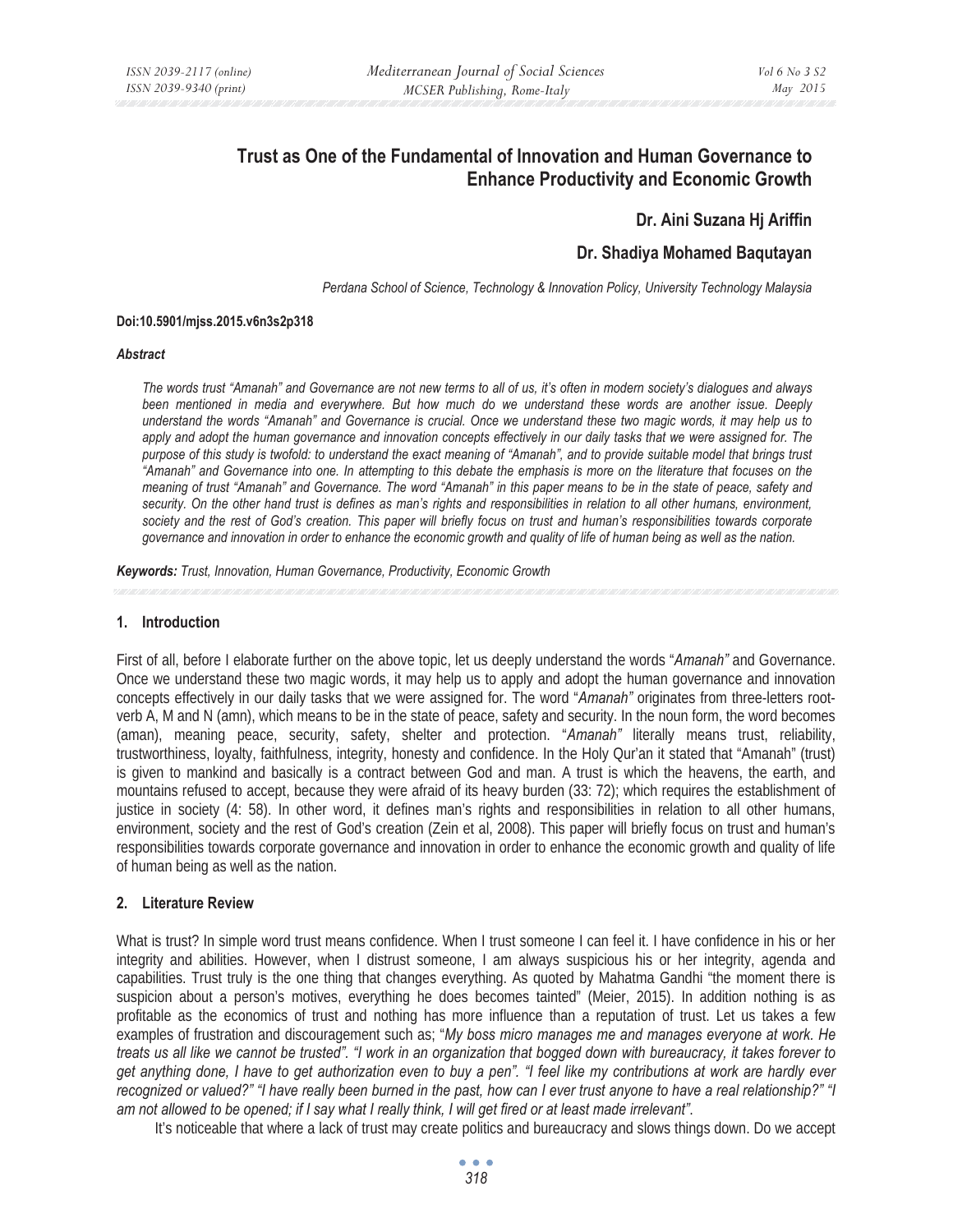| ISSN 2039-2117 (online) | Mediterranean Journal of Social Sciences | Vol 6 No 3 S2 |
|-------------------------|------------------------------------------|---------------|
| ISSN 2039-9340 (print)  | MCSER Publishing, Rome-Italy             | May 2015      |

this as the cost of doing business? In business dealing, trust always affects two outcomes; speed and cost. When trust decrease, speed will reduce and costs will increase. For example, following the 9/11 terrorist attacks, trust in flying went down dramatically. Prior to 9/11 incidents, I used to arrive at the airport one hour before departure, and I was able to go through security. However, after 9/11 more robust procedures were in placed to increase safety and trust in flying. I need to arrive two or three hours before an international flight to make sure I have enough time to clear security. Now it takes me longer and costs me more to travel. So as trust decreased, speed went down and cost increased.

In another situation where our distrust is very expensive, recently, missing of MH 370 in April 2014 and MH 17 terrorist attacked on 17th July 2014, trust in flying Malaysia Airlines went down dramatically. The number of tourist visiting Malaysia also decrease; and this cause a big lost to our hotel and tourism industry as well as to the country. Currently the company has to spent huge money on promotion and advertisement to regain the trust in flying with MAS Airlines. Many may agree that we cannot have success without trust. Science and technology are important, but adding trust is the issues of decade. The word trust embodies almost everything and there is no human relationship that works without trust. Whether it is a friendship, social interaction or a marriage, all need to be based on trust. The same thing is true about business and corporate world, especially businesses that deal with the public. And the Holy Quran verse 2: 283 emphasizes on the importance of trust in business transactions. Thus, we can do something about trust. In fact through innovation and innovative governance, one can establish, grow, extend, rebuild and restore trust and significantly alter the trajectory of this and every future moment in our life.

What are innovation and innovative governance? These two words are quite complex, yet universal force that exists in all societies. Firstly what is innovation? Innovation is the key driver for productivity, quality, economic growth, competitiveness and internationalization (Frontier Economics Ltd, 2013), and it has become a demanding and persistent issue in the academic literature, in policy development, in the business community as well as in society (Dosi, 1988; Nelson, 1993; Patel, 1995; Lundvall, 1998). Since innovation is the key driver for productivity and economic growth, it is important that everyone involved in the process of knowledge and technology development has the same understanding of innovation and its approach. This will benefit organizations because everyone will move towards achieving the organization's goals and national aspirations. Moreover, all innovation plans, initiatives and programs could be executed in a timely manner and effectively.

The word 'innovation' originates from Latin where 'nova' means new; as an introduction to new things or methods. The classic definitions of innovation derived from various sources; it includes the act of introduction, a new idea, method or device, changes that create a new dimension of performance and the process of making improvements by introducing something new (Ariffin, 2013). In addition, innovation has been defined in many different ways, subject to its applications, such as in the field of economic, social development, research and technology and lately in services. For example, in economic terms, any innovation must increase producer and customer value, as well as increase productivity, living standards and economy growth. In a corporate context, it includes organizational innovation, process innovation, product innovation, services innovation, business model innovation, market driven innovation as well as financial innovation.

I would like to share some of the definition of innovation introduced by various Gurus of innovation. Drucker (1985) elaborated that, from the business management point of view, there are only two main tasks: marketing and innovation. While the marketing function is to satisfy customers' current needs, innovation looks further in satisfying customers' future needs. Innovation is neither research nor science and technology. Porter (1985) defines innovation as both: improvements in a technology and better methods and ways doing things. These include product changes, process changes, new approaches to marketing, new forms of distribution and new conceptions of scope. Milbergs & Vonortas (2004) states that innovation is a process through which the nation creates and transforms new knowledge into useful products, services and processes for national and global markets, leading to both value creations for the stakeholder and higher standards of living. The majority of these definitions focus on new products and new methods of production. The argument for focusing on these two is often based on their economic and social impact. The introduction of new products is commonly assumed to have a clear, positive effect on growth of income and employment.

In the 21st century, innovation is much more about literally understanding the problem better, the political issue, the societal issue, the business issue, the academic issue; so that you can then take your technical knowledge and apply it in new and uniquely different ways. Sometimes it's just seeing things that other people missed. It's looking at these deep intersections or interstices and seeing something that nobody else saw before, and that becomes the innovation. It's the ability to generate new economic wealth where it couldn't have been generated before. I of the same view define innovation as: a process of conversion of an idea into a saleable, new or improved product or into a new or improved process used in the production of goods and services. In addition innovation must translate into something new and different, with an added value and it is also a change that is able to bring about an improvement in life, be it in the product or process that it develops, the way it works, or the way it delivers value to stakeholders and services to customers.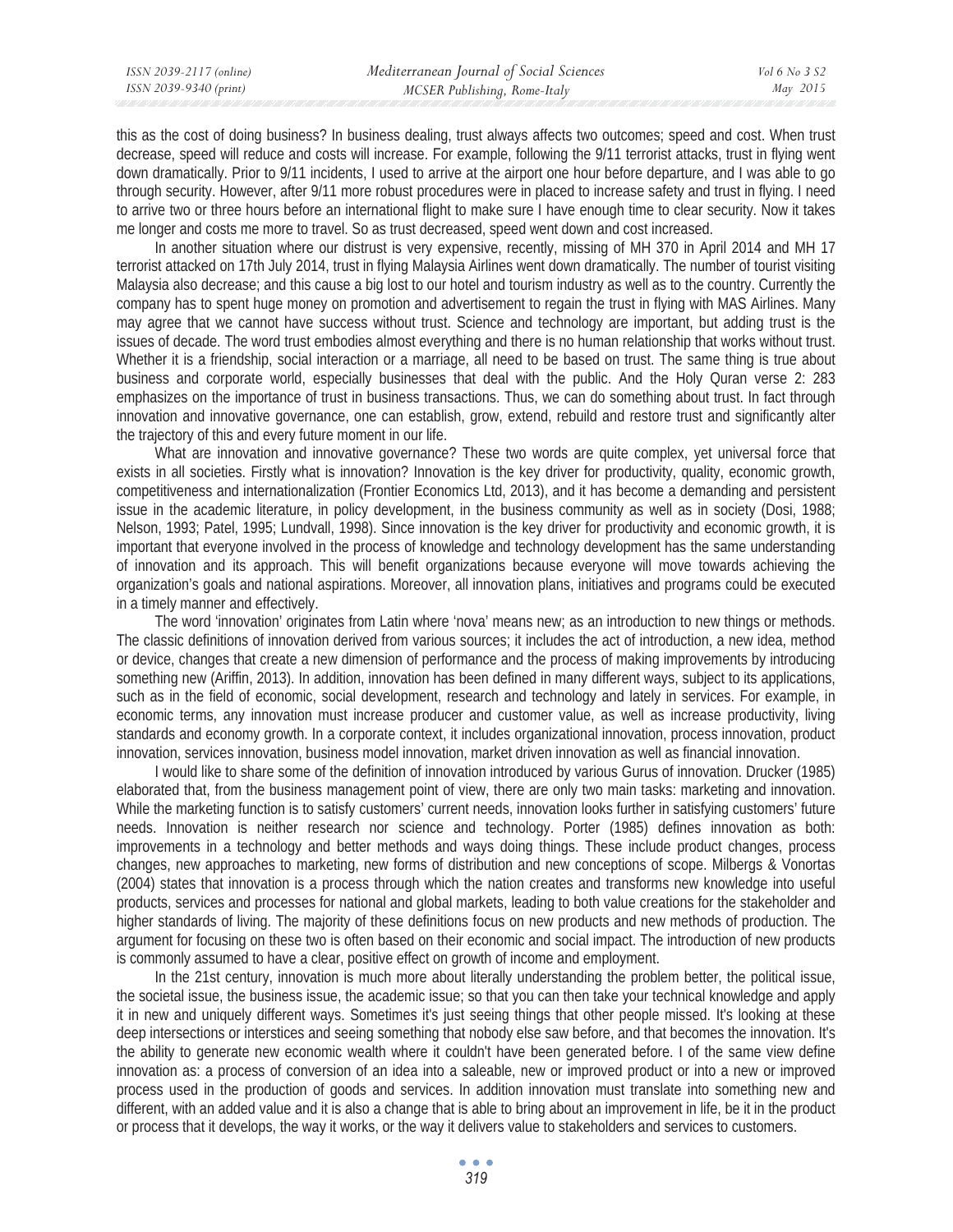| Mediterranean Journal of Social Sciences               |          |
|--------------------------------------------------------|----------|
| ISSN 2039-9340 (print)<br>MCSER Publishing, Rome-Italy | May 2015 |

Nowadays, the pace of market and technology changes in all economies and societies is very fast. Countries, industries, companies, research organizations, universities, science parks, incubation centres, or even individuals that are less innovative, particularly those dealing in knowledge-based and technology development businesses, find it more difficult to survive or sustain their business venture. Many business experts and academicians, such as Porter (1985), Drucker (1985), and Freeman (1987), have all stressed the importance of innovation and innovative governance have claimed that without the ability for constant innovation, or failing to match technology, market and customer requirements, the country's industry may be ruined, research universities and institutes may become irrelevant, companies may be out of business and individuals may be made redundant and unemployed.

Innovative governance has become a key subject of study in science and technology, R&D, economics, marketing, finance and human resource management. Roles and challenges in delivering technological innovation have been widely studied, but the focus has been mainly on universities and only limited focus has been paid to public research and technology organizations including research universities (RUs). The RUs have faced significant changes due to additional accountability directive from shareholders. To explain this assertion, traditionally, the main task of the RUs was research and technology development to assist public good and local industry sectors. However, due to globalization and the huge amount of competition that has resulted from it, RUs are now required to generate revenue from the investment by their shareholders mainly for subsidiary companies.

Now, let us understand what is innovative governance and it roles in enhancing the technological innovation, productivity and economic growth of the organization. Many people use governance in their daily lives to manage human relationships and corporations use it to manage their interaction and activities (Cheema, & Maguire, 2002). It is also refers to the degree to which the private sector and organizations of civil society are free and able to participate (Cheema, & Maguire, 2002). Good governance exists when the authority of the top management is based on the will of the people and is responsive to them. In practice governance involves promoting the rule of law, tolerance of minority, transparent political process, fair judgment and treatment, an independent judiciary, a military that is strictly subject to civilian control etc.

Above all, good governance means respect for human rights (Cheema, & Maguire, 2002). Yet even as good governance takes hold, challenges to it also emerge. The greatest threats to good governance today come from corruption, violence and poverty, all of which undermine transparency, security, participation and fundamental freedoms. How to deal with these challenges and is there any appropriate way that can be adopted to overcome these challenges? Ever one will be agreed, we need to be creative and innovate in order to solve issues or problems face. I for 25 years was as a strategies and business practitioner. I have been responsible for developing strategic innovation plan, implementing various policies and operation management systems, developing team, reporting to the top management and getting results as per the approved planned. I am confident I can make change on innovation governance initiatives any organization particularly for new business entity. The innovation governance scope and responsibilities covers the accountability and commitment on innovation; making decisions that define expectation and innovation budgets; defining how to measure innovation; prioritizing innovations activities across divisions and establishing management routines regarding communications and decisions. Below Table highlighted these scope and responsibilities:

**Table 1:** Innovation Governance Scope And Responsibilities



Innovation governance usually commences with top management commitment to promote various types of innovation in the organization where it encourages all employees to grab opportunities for innovation in all aspects. There are four functions of management to promote all types of innovations namely: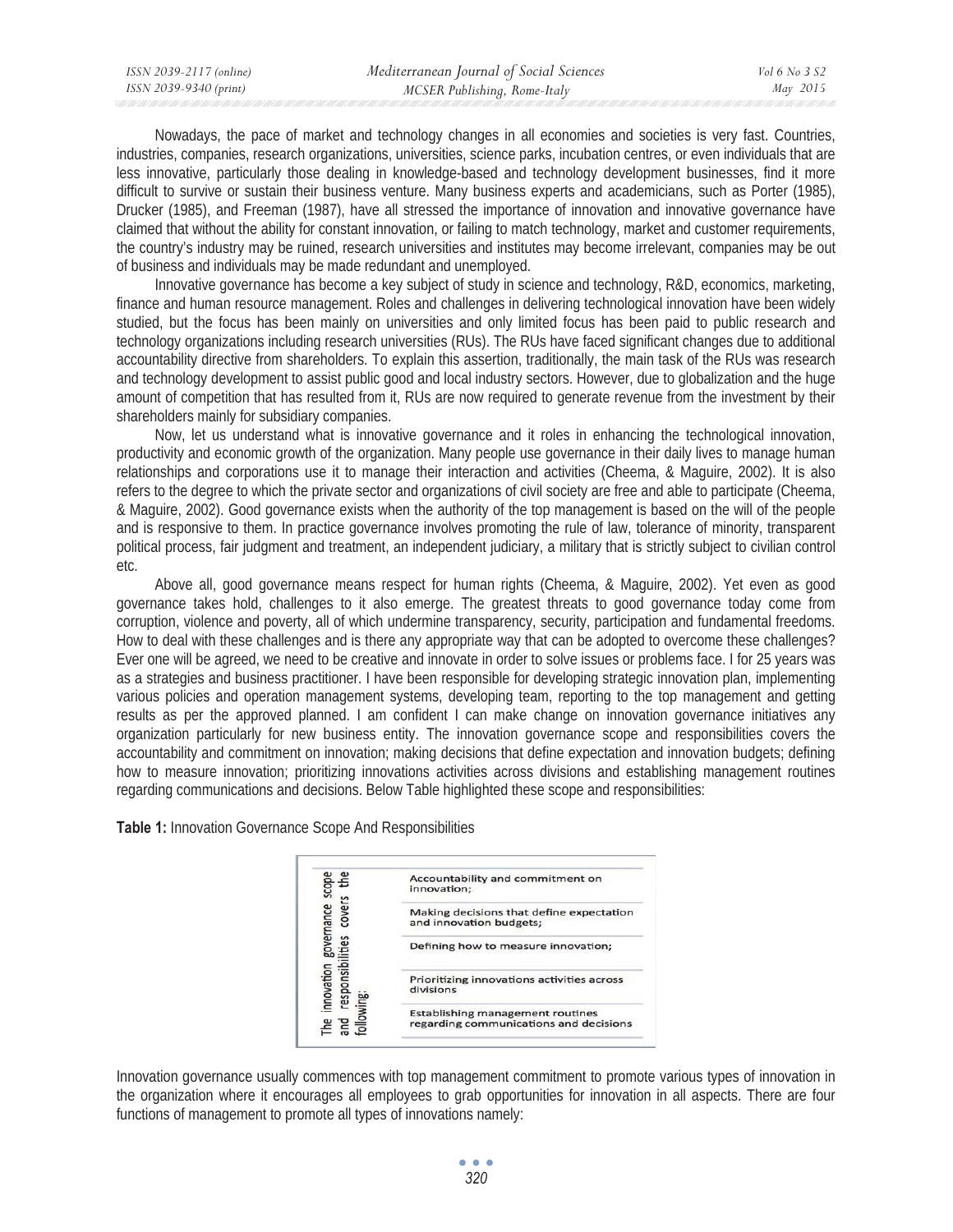- Building a vision, innovation trusts and strategy for innovation
- **EXECUTE:** Discovering business opportunities and creation
- Developing capabilities include human governance capability
- Steering execution which include portfolios and commercialization

**Table 1:** Functions of management to promote innovations



Briefly as part of this first innovation governance element, management to address three fundamental questions:

- o Why innovate? What benefit can the company expect from innovation? What penalties might be incur if fail to innovate?
- o Where to innovate? Which areas to focus innovation effort to implement innovation strategy?
- o How much to innovate? How much risk can we tolerate in innovation drive and how many resources are ready to commit and contribute effectively.

Secondly the innovation governance element is focusing on discovering opportunities for innovation. In this context the foresight capability is very critical. Which mean the ability to track weak signals, sense emerging trends in the market, collection of critical data such market, customer, competitive and technological intelligence. It also requires a company positive attitude towards openness and curiosity. Many organizations have appointed a number of technology gatekeepers to follow the trend and progress of new technologies.

In innovation governance, two critical execution activities need major attention namely optimizing the project pipeline and steering the execution for innovation project by multi discipline team and designing and implementing phase processes. Managing members to address on: how to innovate more effectively? What approaches to be adopted to meet innovation objectives? Whom to innovate with? Who should be responsible? Who should be the owner of the new innovation efforts and what organizational business model to be adopted to steer innovations?

Lastly, innovation requires a range of hard skills such as new technological competencies and advanced commercial proficiency. Innovation governance also promotes enhancing value and behavior. Normally the range of values that companies promote includes:

- $\checkmark$  Customer intimacy
- $\checkmark$  Openness (open innovation where ideas derives from all over)
- $\checkmark$  Risk taking, tolerance of failure and leaning from failures
- $\checkmark$  Teamwork and collaborations across local and international
- $\checkmark$  Entrepreneurship
- $\checkmark$  Speed and sense of urgency
- $\checkmark$  Expert in Project Management and budget control



**Figure 1:** The value that governance promotes